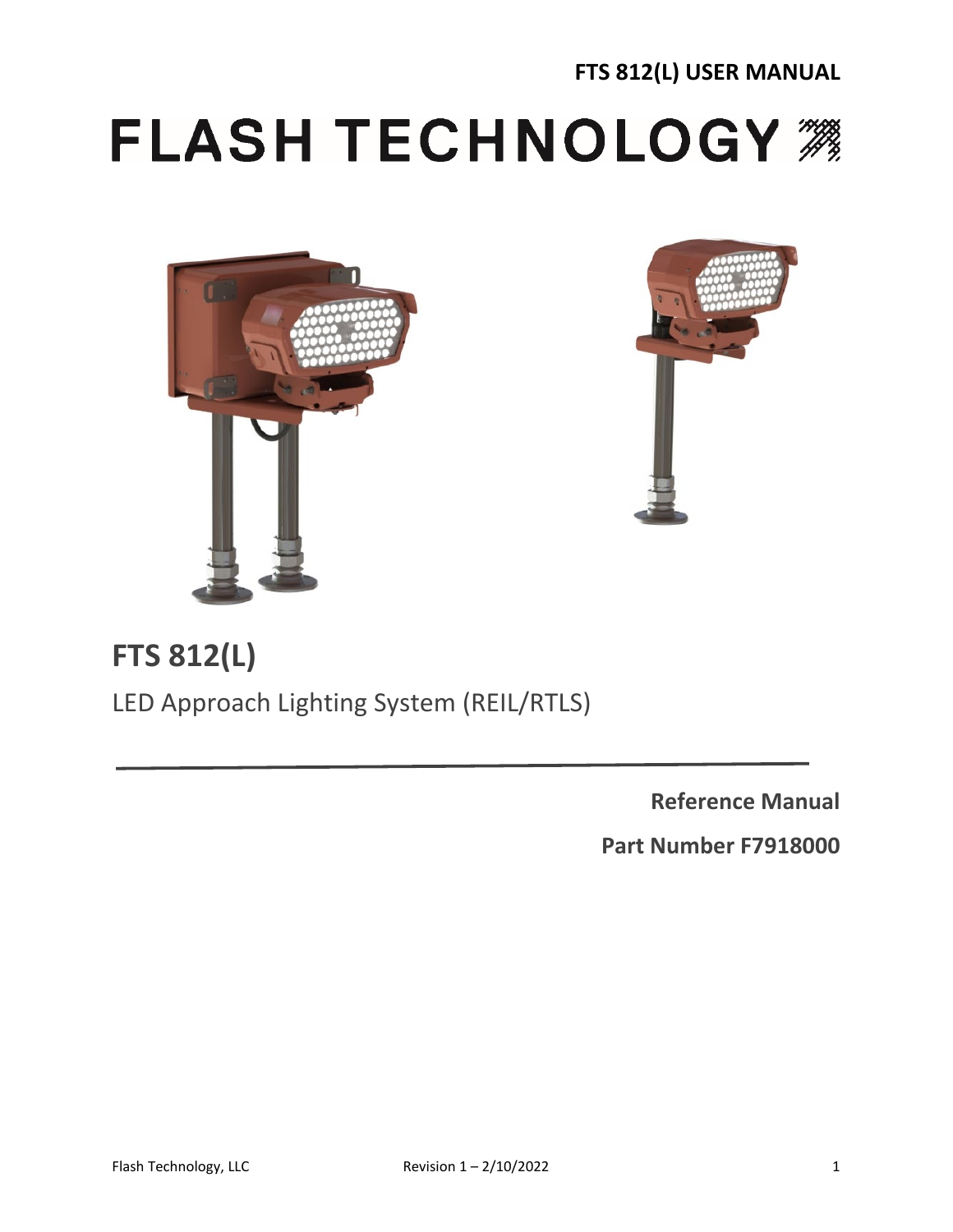# <span id="page-1-0"></span>FRONT MATTER

### <span id="page-1-1"></span>ABSTRACT

This manual contains information and instructions for installing, operating and maintaining the FTS 812(L) LED Approach Lighting Systems.

### <span id="page-1-2"></span>COPYRIGHT

©2022, Flash Technology, LLC. All rights reserved.

Reproduction or use of any portion of this manual is prohibited without express written permission from Flash Technology and/or its licenser.

### <span id="page-1-3"></span>TRADEMARK ACKNOWLEDGEMENTS

Flash Technology® is a registered trademark of SPX Corporation.

All trademarks and product names mentioned are properties of their respective companies, and are recognized and acknowledged as such by Flash Technology.

### <span id="page-1-4"></span>APPLICABLE SPECIFICATIONS

This equipment meets or exceeds requirements for an FAA Type L-849(L) (styles A and E).

### <span id="page-1-5"></span>DISCLAIMER

While every effort has been made to ensure that the information in this manual is complete, accurate and up-todate, Flash Technology assumes no liability for damages resulting from any errors or omissions in this manual, or from the use of the information contained herein. Flash Technology reserves the right to revise this manual without obligation to notify any person or organization of the revision.

In no event will Flash Technology be liable for direct, indirect, special, incidental or consequential damages arising out of the use of or the inability to use this manual.

### <span id="page-1-6"></span>WARRANTY

Flash Technology warrants all components, under normal operating conditions, under a 5-year parts replacement warranty.

### <span id="page-1-7"></span>PARTS REPLACEMENT

The use of parts or components, in this equipment, not manufactured or supplied by Flash Technology voids the warranty and invalidates the third party testing laboratory certification which ensures compliance with FAA Advisory Circular 150/5345-51. The certification is valid as long as the system is maintained in accordance with FAA guidelines (FR doc. 04-13718 filed 6-16-04).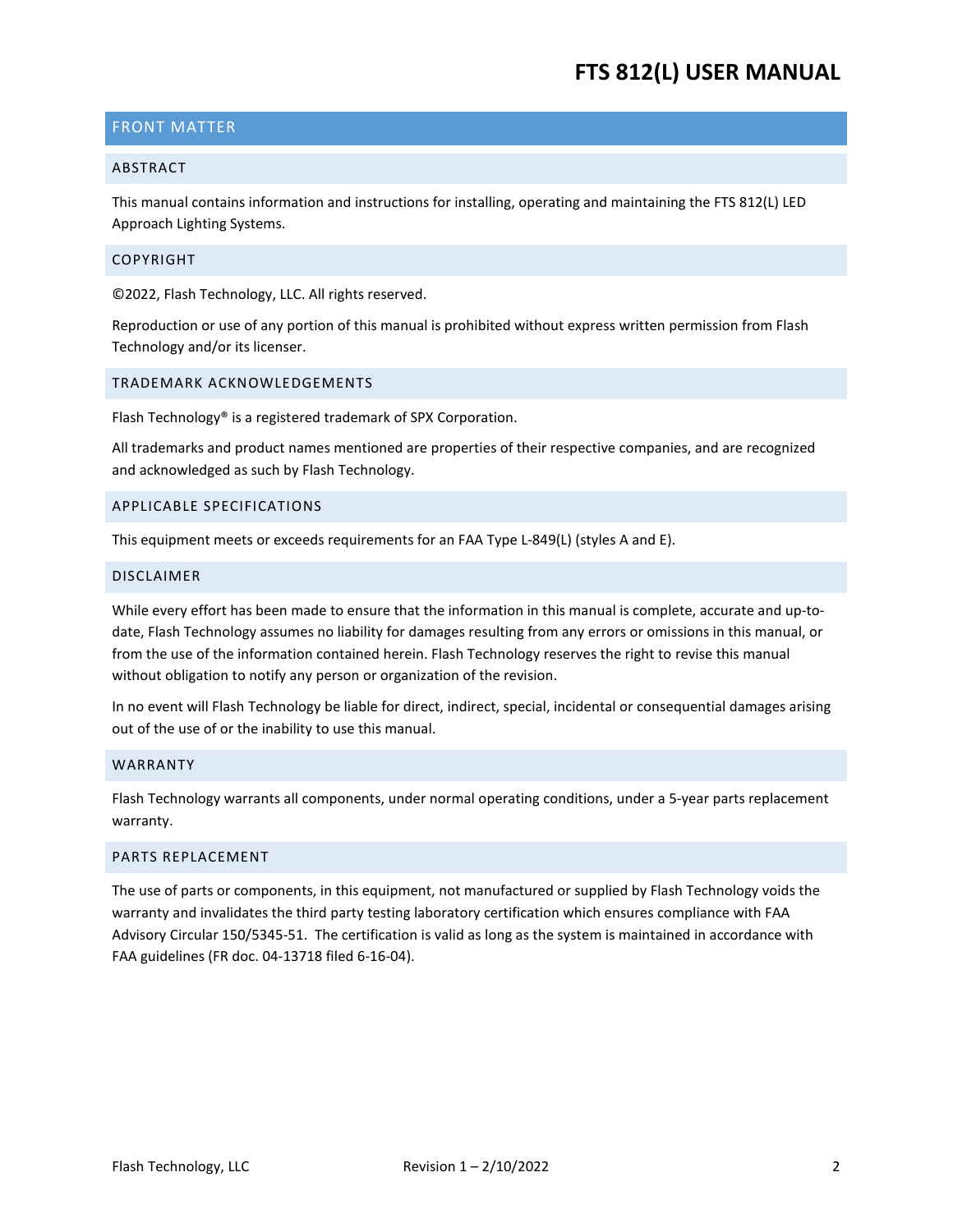### <span id="page-2-0"></span>PERSONNEL HAZARD WARNING

### DANGEROUS VOLTAGES

Dangerous line voltages reside in certain locations in this equipment. Also, this equipment may generate dangerous voltages. Although Flash Technology has incorporated every practical safety precaution, exercise extreme caution at all times when you expose circuits and components, and when you operate, maintain or service this equipment.

### AVOID TOUCHING LIVE CIRCUITS

Avoid touching any component or any part of the circuitry while the equipment is operating. Do not change components or make adjustments inside the equipment with power on.

### DO NOT DEPEND ON INTERLOCKS

Never depend on interlocks alone to remove unsafe voltages. Always check circuits with a voltmeter after turning the circuit breakers off. Under no circumstances remove or alter the wiring or interlock switches.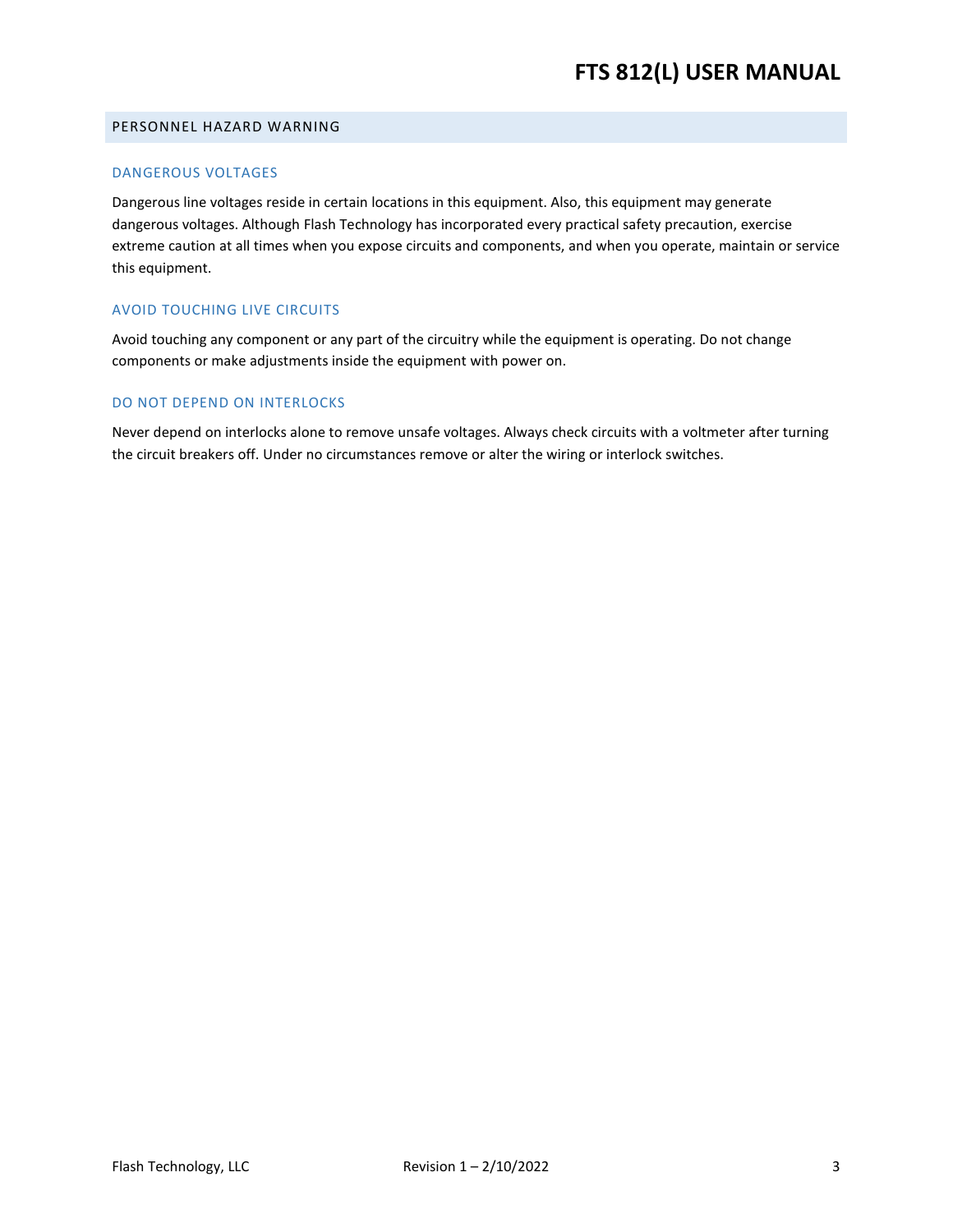# **TABLE OF CONTENTS**

| 1.1   |  |
|-------|--|
| 1.1.1 |  |
| 1.1.2 |  |
| 1.2   |  |
| 1.3   |  |
|       |  |
| 2.1   |  |
| 2.2   |  |
| 2.3   |  |
| 2.4   |  |
| 2.5   |  |
| 2.6   |  |
| 2.7   |  |
| 2.7.1 |  |
|       |  |
| 3.1   |  |
| 3.2   |  |
|       |  |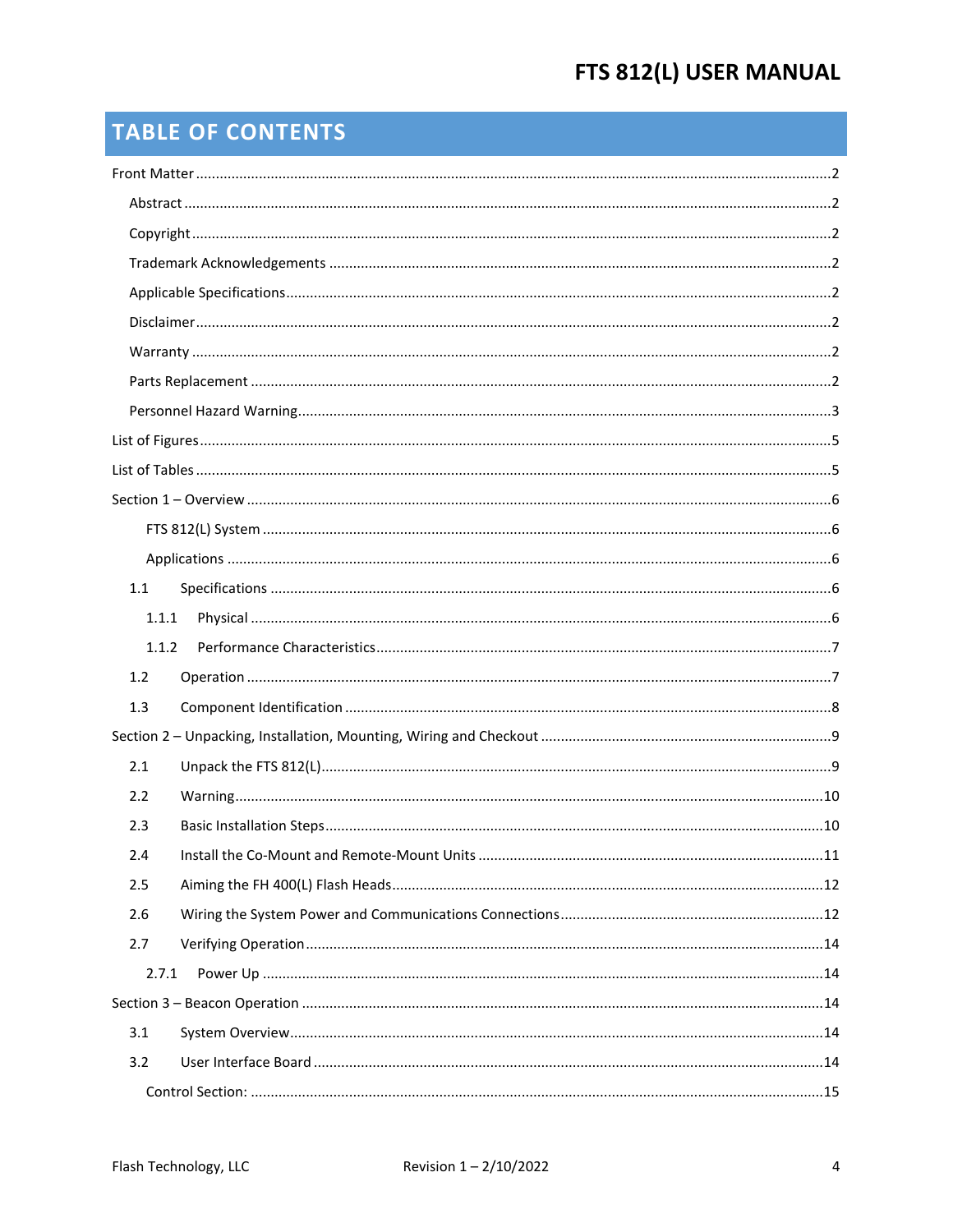| 4.1 |       |  |
|-----|-------|--|
| 4.2 |       |  |
| 4.3 |       |  |
|     | 4.3.1 |  |
|     |       |  |
| 5.1 |       |  |
| 5.2 |       |  |
| 5.4 |       |  |
| 5.3 |       |  |

# <span id="page-4-0"></span>LIST OF FIGURES

# <span id="page-4-1"></span>LIST OF TABLES

| Table 4.1 – Troubleshooting - Beacon is in Alarm, is Not Flashing Correctly, or is Not Flashing17 |  |
|---------------------------------------------------------------------------------------------------|--|
|                                                                                                   |  |
|                                                                                                   |  |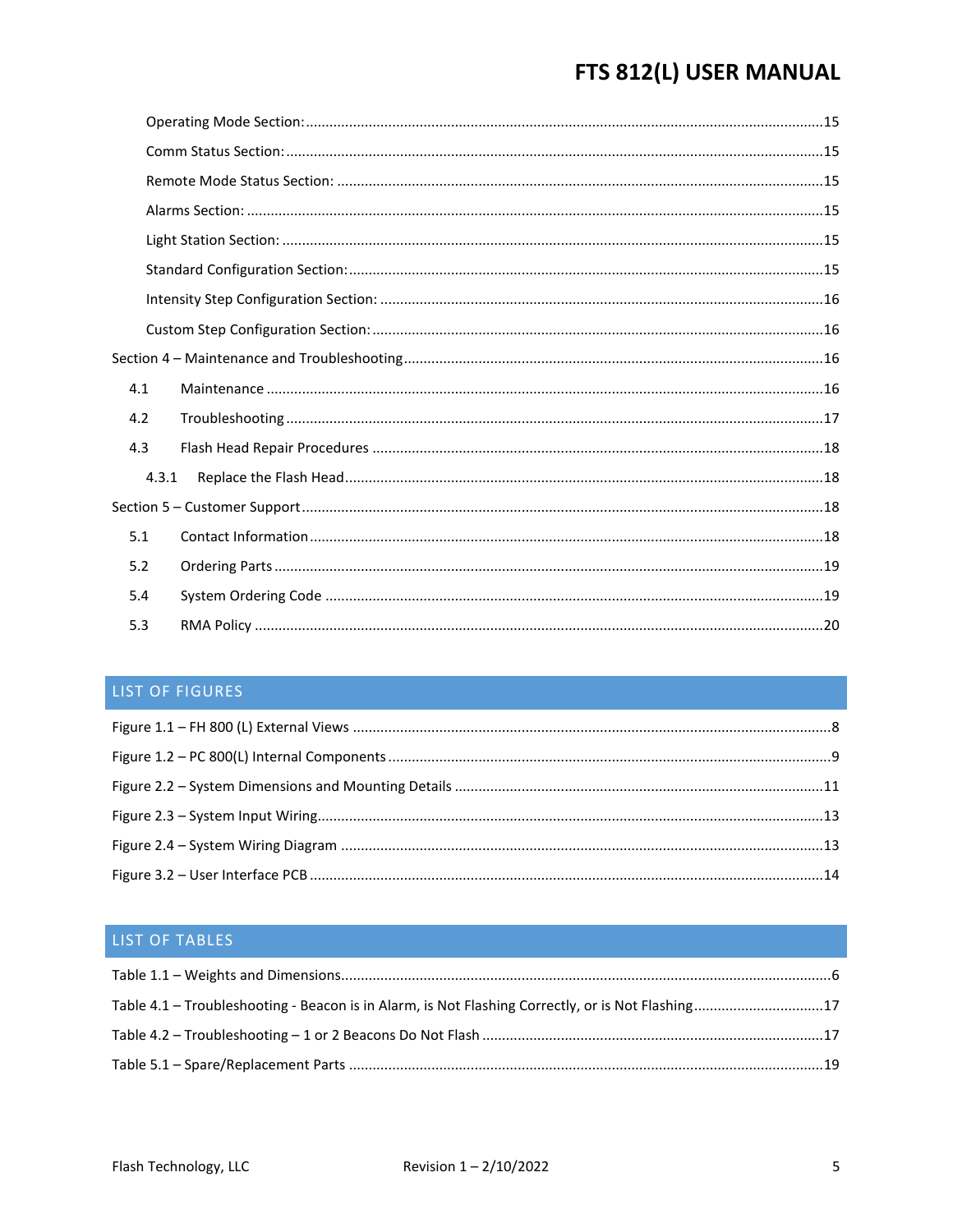# <span id="page-5-1"></span><span id="page-5-0"></span>SECTION 1 – OVERVIEW

### FTS 812(L) SYSTEM

An FTS 812(L) Approach Lighting System consists of two LED-based lighting units. One lighting unit is composed of an FH 800(L) flash head and PC 800(L) power converter co-mounted together and a separate FH 800(L) mounted remotely and attached to the PC 800(L) enclosure.

The FH 800(L) flash head directs the beam 25 degrees horizontally and 15 degrees vertically. The flash head is attached to two-inch EMT pipe by a bracket that has provisions for horizontal and vertical aiming and locking.

#### <span id="page-5-2"></span>APPLICATIONS

In ALS applications, the lights are aligned with the center line of the runway and flash sequentially toward the landing threshold.

An ALS installation may have from 3 to 21 (or more) sequentially flashing lights.

A REIL (Runway End Identifier Lights) system consists of only two lights that are located on each side of the runway at the landing threshold. The REIL lights flash simultaneously.

The lights can be used in a combined ALS and REIL configuration with the REIL lights flashing after the last centerline light has flashed.

### <span id="page-5-4"></span><span id="page-5-3"></span>1.1 SPECIFICATIONS

### 1.1.1 PHYSICAL

Heights shown in the table below dimensions of the units from the top of the concrete pad to the top of the assembly for the co-mount and remote mount assemblies. Dimensions given for the PC & FH 800(L) are max envelope dimensions.

| Component                                                      | Dimensions $(H \times W \times D)$                                   | Weight                      |
|----------------------------------------------------------------|----------------------------------------------------------------------|-----------------------------|
| FTS 812(L) - Co-mounted Assembly                               | 32.5 max-19 min x 18.6 x 21.5 in.<br>826 max-483 min x 473 x 546 mm. | 37.9 lbs. $*$<br>$17.2$ kg. |
| FTS 812(L) - Remote Mount Assembly                             | 32.5 max-19 min x 7.9 x 16.5 in.<br>826 max-483 min x 201 x 419 mm.  | 18.8 lbs. $*$<br>8.5 kg.    |
| PC 800(L) Power Converter<br>(no flash head mounting brackets) | $18.6 \times 12.8 \times 7.7$ in.<br>473 x 325 x 196 mm.             | 17.1 lbs.<br>7.8 kg.        |
| FH 800(L) Flash Head<br>(no flash head mounting brackets)      | $15.1 \times 7.9 \times 11.6$ in.<br>384 x 201 x 295 mm.             | $12.9$ lbs.<br>5.9 kg.      |

<span id="page-5-5"></span>**Table 1.1 – Weights and Dimensions**

\* Weight does not include 2" EMT conduit or any fittings below it.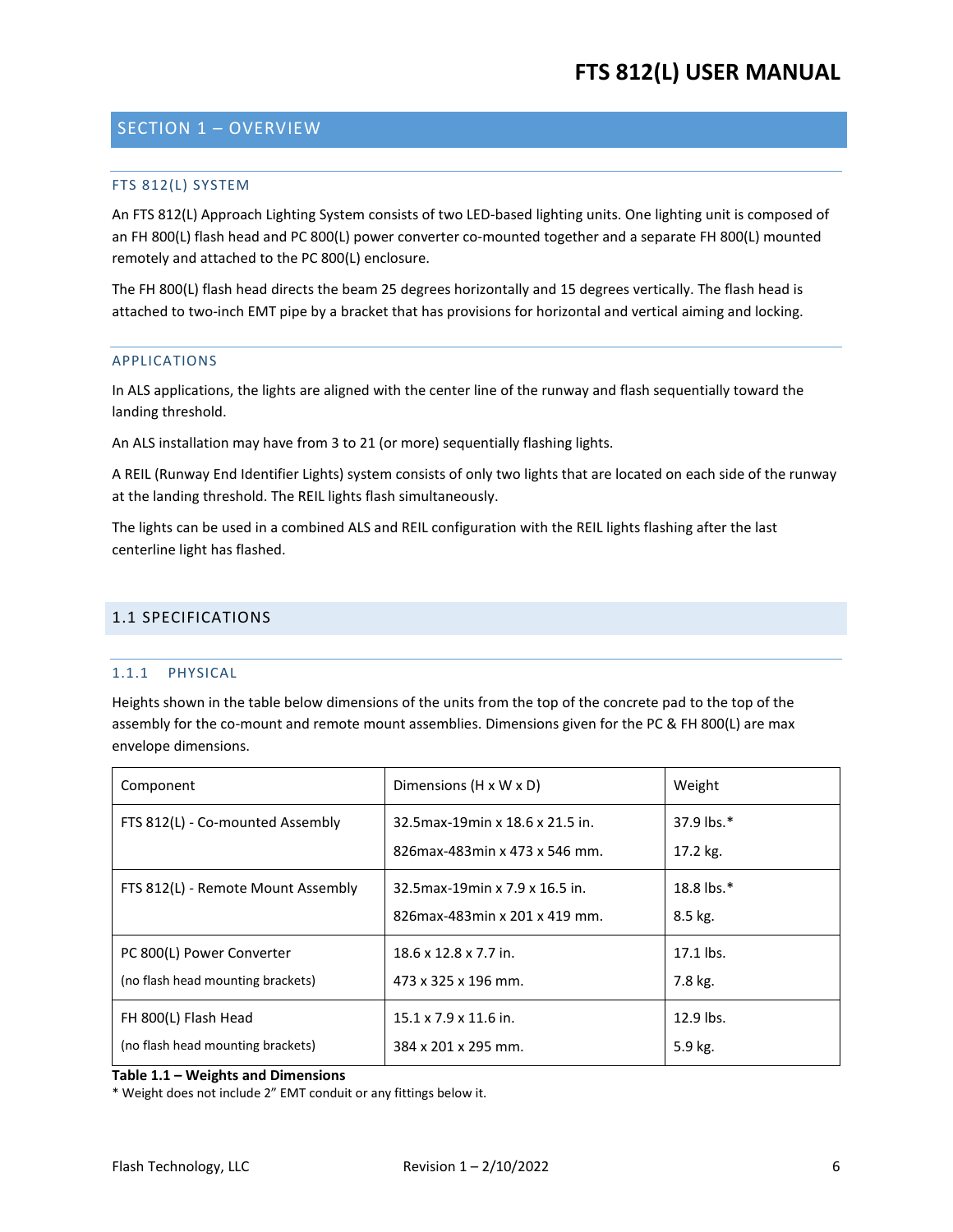### <span id="page-6-0"></span>1.1.2 PERFORMANCE CHARACTERISTICS

#### **FTS 812(L) System Power Requirements**

Voltage and Frequency: 120-240VAC, 50 and 60 Hz

Peak Volt-Amperes: 171 VA @ 120VAC, 193 @ 99VAC, 222 VA @ 264VAC

120 fpm: 64.5 W High Intensity, 15.9 W Medium Intensity, 11.9 W Low Intensity and 10.9 W OFF\*

60 fpm: 37.8 W High Intensity, 13.4 W Medium Intensity, 11.4 W Low Intensity and 10.9 W OFF\*

#### **FH 800(L) Power Requirements (with controller)**

120 fpm: 35.5 W High Intensity, 9.6 W Medium Intensity, 7.7 W Low Intensity and 7.1 OFF\*

60 fpm: 18.6 W High Intensity, 8.3 W Medium Intensity, 7.4 W Low Intensity and 7.1 OFF\*

#### **PC 800(L) Power Requirements (power converter/controller)**

3 W Auto

#### **Flash Intensity (Nominal)**

| High Intensity   | 15,000 cd |
|------------------|-----------|
| Medium Intensity | 1500 cd   |
| Low Intensity    | 300 cd    |

### **Flash Rate**

120 or 60 flashes per minute

### **Flash Coverage**

Horizontal: 30 degrees (minimum)

Vertical: 10 degrees (minimum)

#### **Application**

L-849(L)

#### **Monitoring & Environmental**

Complies with FAA Advisory Circular AC 150/5345-51

\* Assumes two FH 800's (LED flash heads) and one PC 800 (controller).

### <span id="page-6-1"></span>1.2 OPERATION

The FTS 812(L) system uses an internal controller, which is combined with the power converter.

The power converter has internal timing circuitry to fix the instant at which it flashes. This signal also contains encoded flash intensity information. A control line, which enables sequential flashing, interconnects the lights.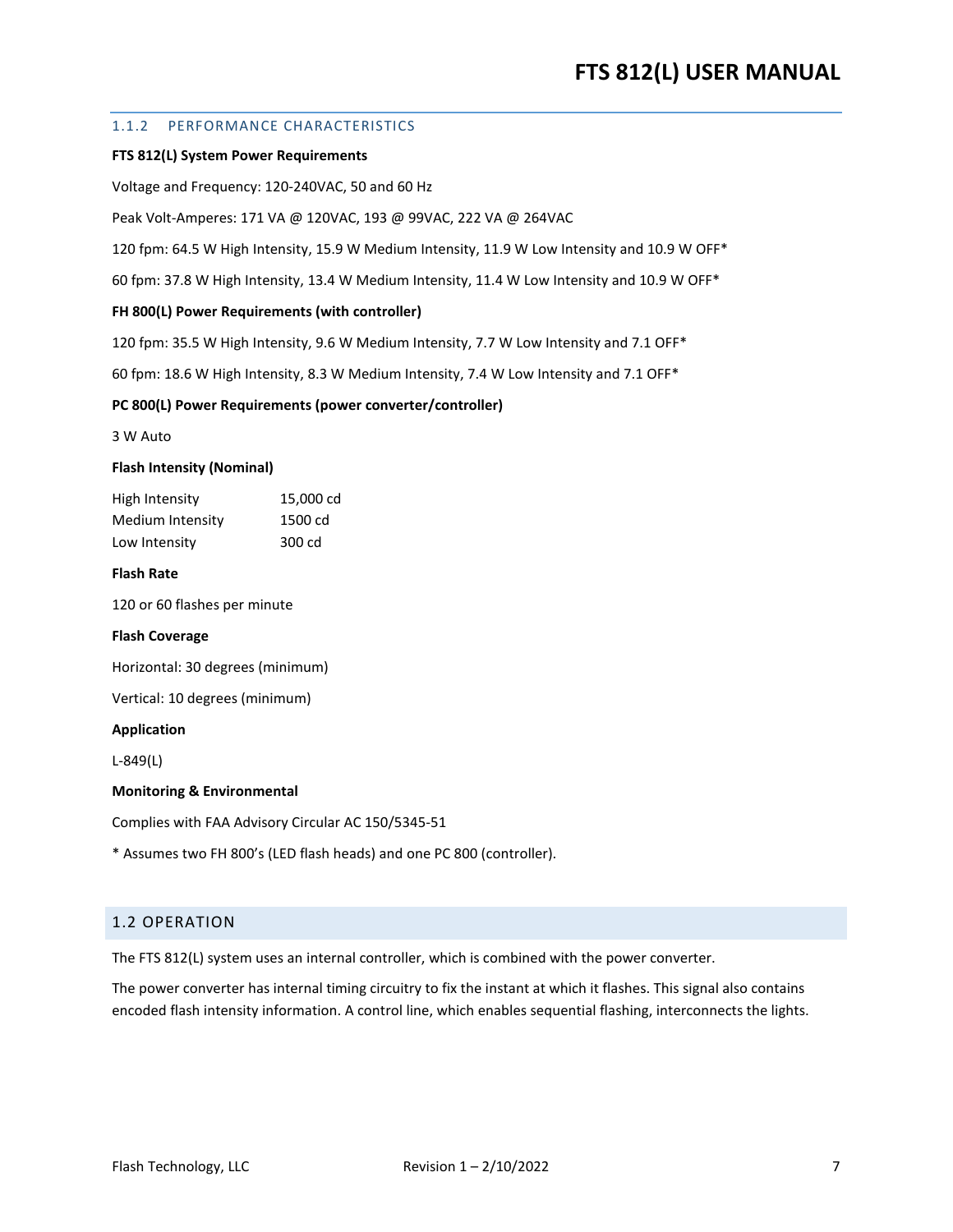# <span id="page-7-0"></span>1.3 COMPONENT IDENTIFICATION

<span id="page-7-1"></span>

**Figure 1.1 – FH 800 (L) External Views**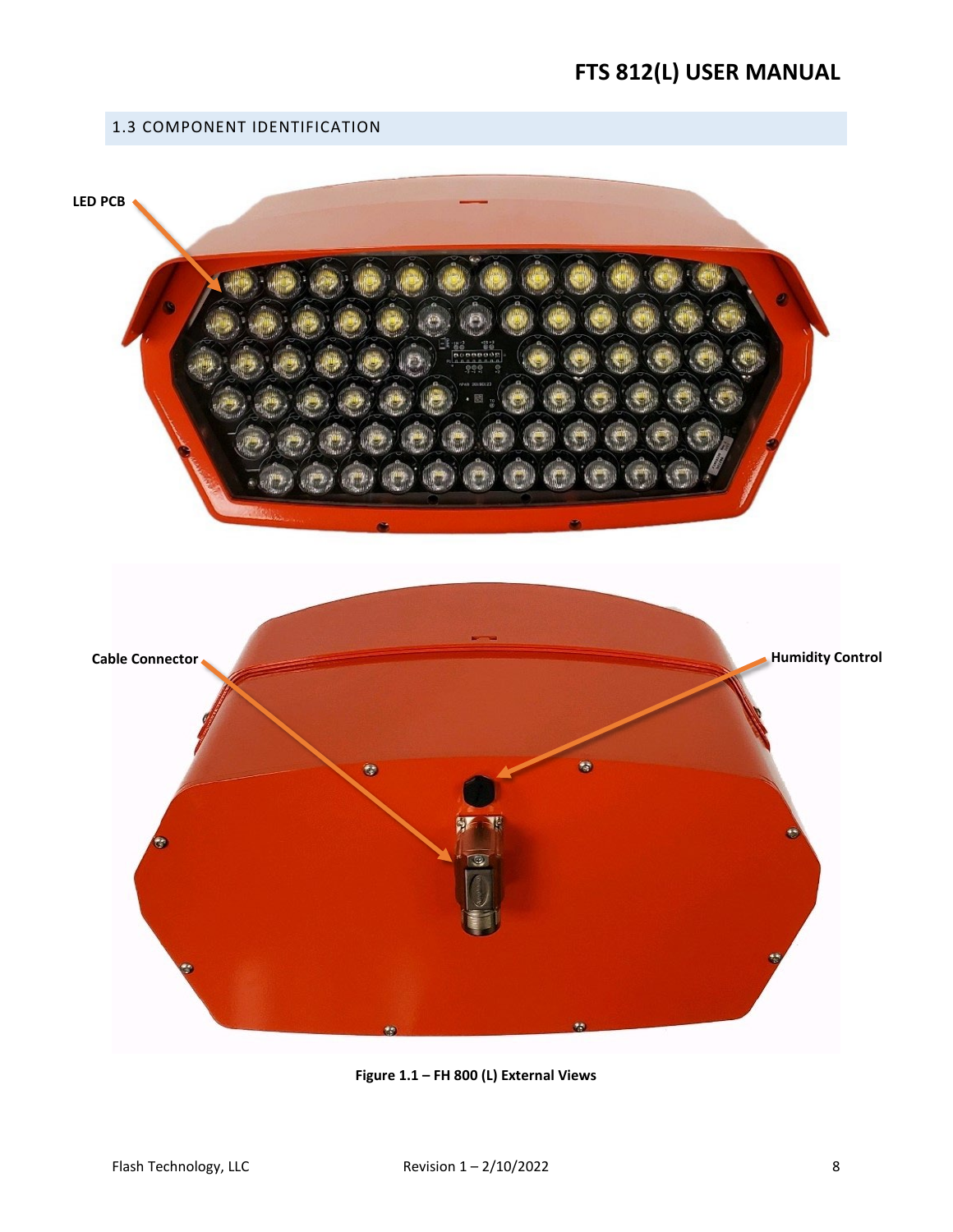

**Figure 1.2 – PC 800(L) Internal Components**

# <span id="page-8-2"></span><span id="page-8-0"></span>SECTION 2 – UNPACKING, INSTALLATION, MOUNTING, WIRING AND CHECKOUT

### <span id="page-8-1"></span>2.1 UNPACK THE FTS 812(L)

The FTS 812(L) is packaged in custom packaging to ensure that it arrives safely and undamaged at the installation location.

Unpack all hardware and inspect for damage. Please contac[t Flash Technology Customer Service](#page-17-4) (page 18) if any parts are damaged or missing. See th[e RMA Policy](#page-18-3) (page 19) for additional information.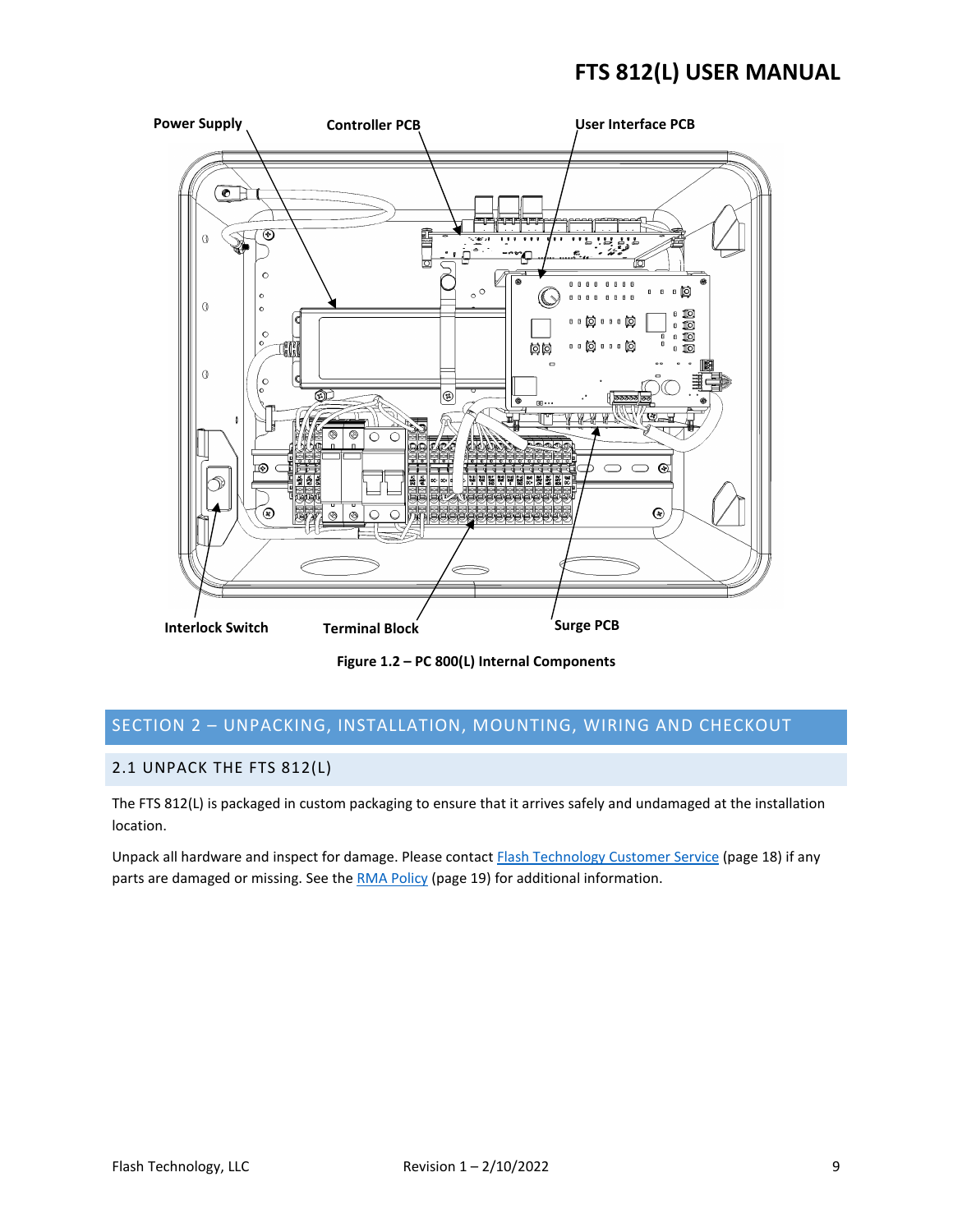### <span id="page-9-0"></span>2.2 WARNING

Read th[e Personal Hazard Warning](#page-2-0) (page 3) now. Remove power from all wiring and circuitry before installing or performing work on the system. It is the responsibility of the installer to comply with all applicable electrical codes.

**IMPORTANT!!** Ensure the correct end of the flash head cable is pulled through the underground conduit/raceway. Failure to pull the correct end will cause installation delays and re-work. Pay attention to all warning and installation stickers.

> **CAUTION!! REFER TO QUICK START GUIDE FOR ROUTING INSTRUCTIONS BEFORE ROUTING THROUGH CONDUIT**

**STOP!!** 

**DO NOT ROUTE THIS END THROUGH CONDUIT REFER TO QUICK START GUIDE FOR ROUTING INSTRUCTIONS** 

### <span id="page-9-1"></span>2.3 BASIC INSTALLATION STEPS

- 1. Remove the currently installed lighting system (unless new install)
- 2. Secure the co-mount assembly (FH & PC) and mounting hardware to mounting pipes ( $2 \times 2^n$  OD)
	- a. The previous mounts can be re-used, if in appropriate condition
		- b. Ensure installed assembly does not exceed 34" in height
		- c. Use the included bubble tool to ensure fixture is level
- 3. Install the incoming power and remote control wires to the terminal block in the PC
- 4. Secure the remote-mount assembly (FH) to single mounting pipe (1 x 2" OD)
	- a. The previous mounts can be re-used, if in appropriate condition
	- b. Ensure installed assembly does not exceed 34" in height
	- c. Use the included bubble tool to ensure fixture is level
- 5. Connect the included FH cable to the back of the remote-mount assembly
- 6. Use the twist connecter to secure
- 7. Route other end (loose cable) to the PC
	- a. Route via underground conduit
	- b. Not recommended to leave cable exposed
- 8. Cut the cable to an appropriate length and terminate inside the PC
- 9. Follow internal info card and terminal block labels
- 10. Aim each LED FH using the external vertical and horizontal leveling guides
- 11. Tighten hardware to lock assembly into place
- 12. Power the system ON and verify operation (local & remote) and user settings
- 13. After all steps are completed successfully, the installation is finished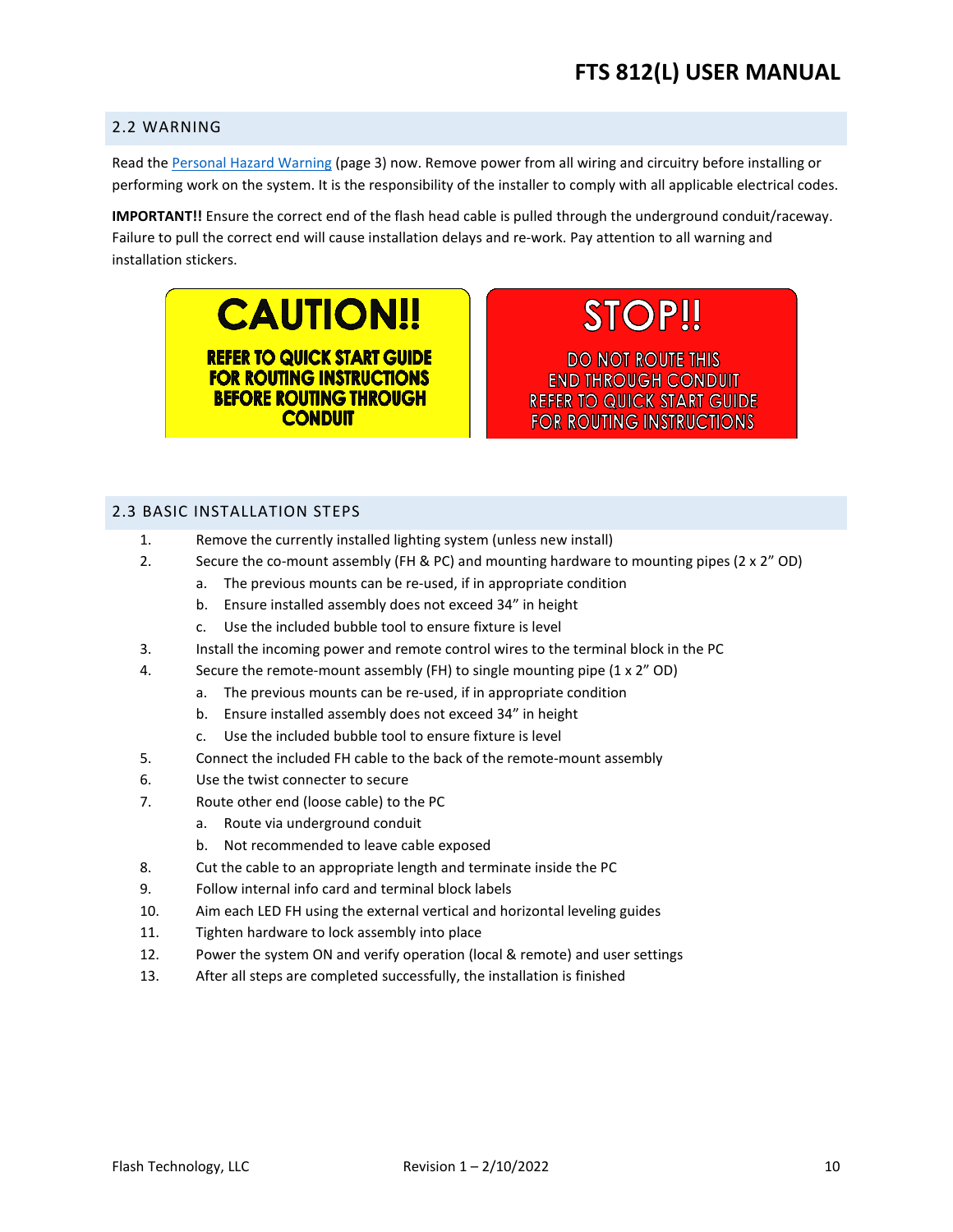### <span id="page-10-0"></span>2.4 INSTALL THE CO-MOUNT AND REMOTE-MOUNT UNITS

Install the co-mount and remote mount units on separate concrete pads as illustrated in Figure 2.2. Cut EMT pipe such that the dimensions shown in Figure 2.2 are maintained. A bulls-eye level is supplied to assist in leveling the units and is placed in a hole in the mounting brackets. Using this level as a guide, loosen the supplied 2" EMT fittings at the top of the EMT conduit enough to allow the mounting bracket to be moved until it is level, then tighten the fittings. Ensure that the mounting brackets are level after all fittings have been tightened.



<span id="page-10-1"></span>**Figure 2.2 – System Dimensions and Mounting Details**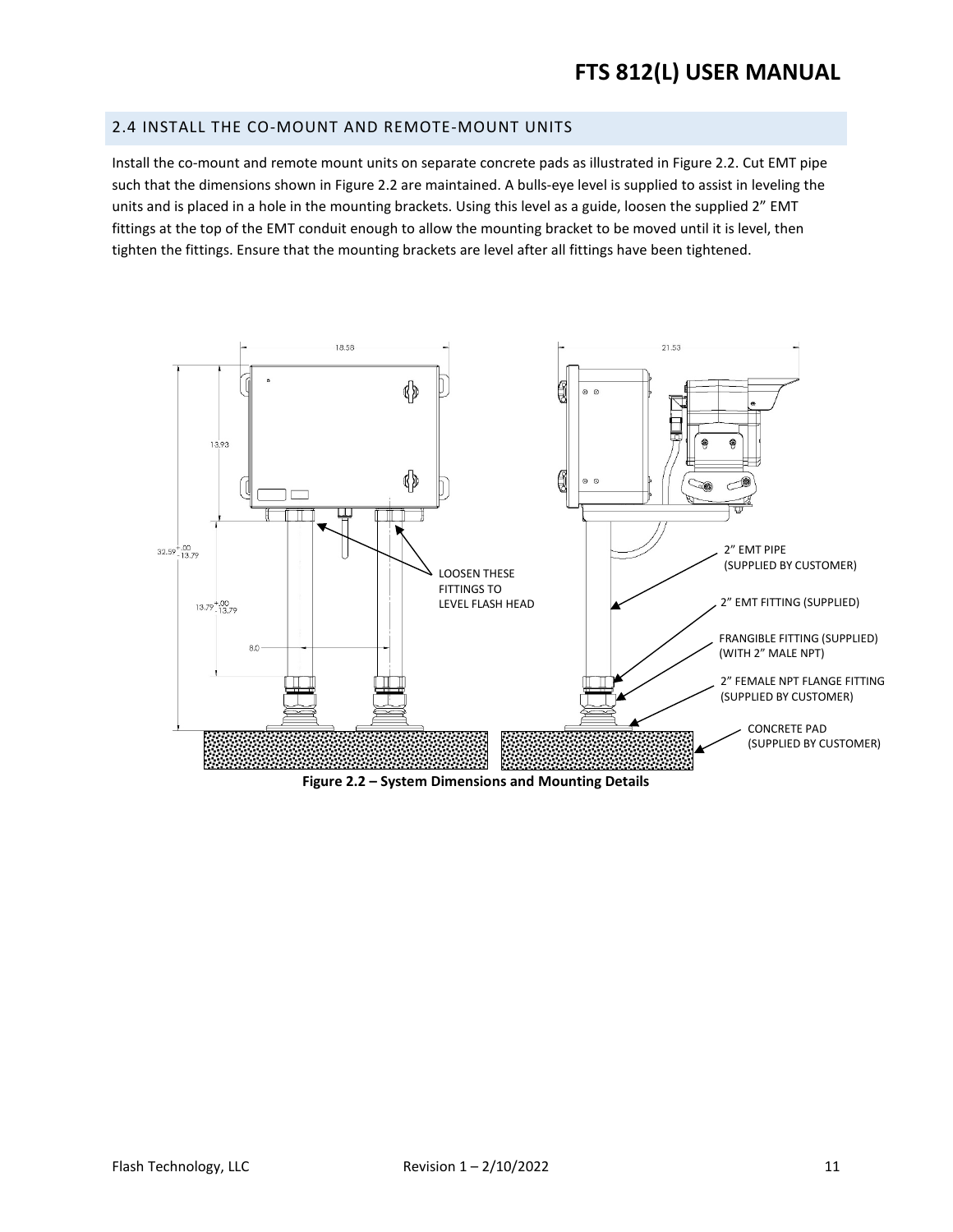

**Note:** All dimensions are in inches.

FIGURE 2.2 – SYSTEM DIMENSIONS AND MOUNTING DETAILS (CONTINUED)

### <span id="page-11-0"></span>2.5 AIMING THE FH 400(L) FLASH HEADS

Both flash heads are mounted to a bracket which allows the flash head to be rotated in the horizontal and vertical axes. Vertical aiming requires loosening of four nuts, two on each side of the mounting bracket. Once these nuts have been loosened, the flash head can be rotated to the desired vertical angle using the scale provided. After the angle has been set, tighten all four nuts to lock the unit in place at the desired vertical angle. Horizontal aiming requires loosening the two nuts on the bottom of the mounting bracket. Once these nuts have been loosened, the flash head can be rotated to the desired horizontal angle using the scale provided. After the angle has been set, tighten both nuts to lock the unit in place at the desired horizontal angle.

### <span id="page-11-1"></span>2.6 WIRING THE SYSTEM POWER AND COMMUNICATIONS CONNECTIONS

The system is supplied with a 3-foot pigtail for connecting the co-mounted flash head and a separate 50-200-foot pigtail for connecting the remote mounted flash head. This longer pigtail is intended to be cut-to-length and terminated in the field, while the short pigtail can be used as-is. The long pigtail and remote input wires are to be routed up inside the right side conduit of the PC 800(L) and the incoming power for the system should be routed up the left side conduit. The short pigtail is routed down through the cable gland between the conduits and out to the co-mounted flash head as shown in Figure 2.2. Input power connections required are power (100-240 VAC,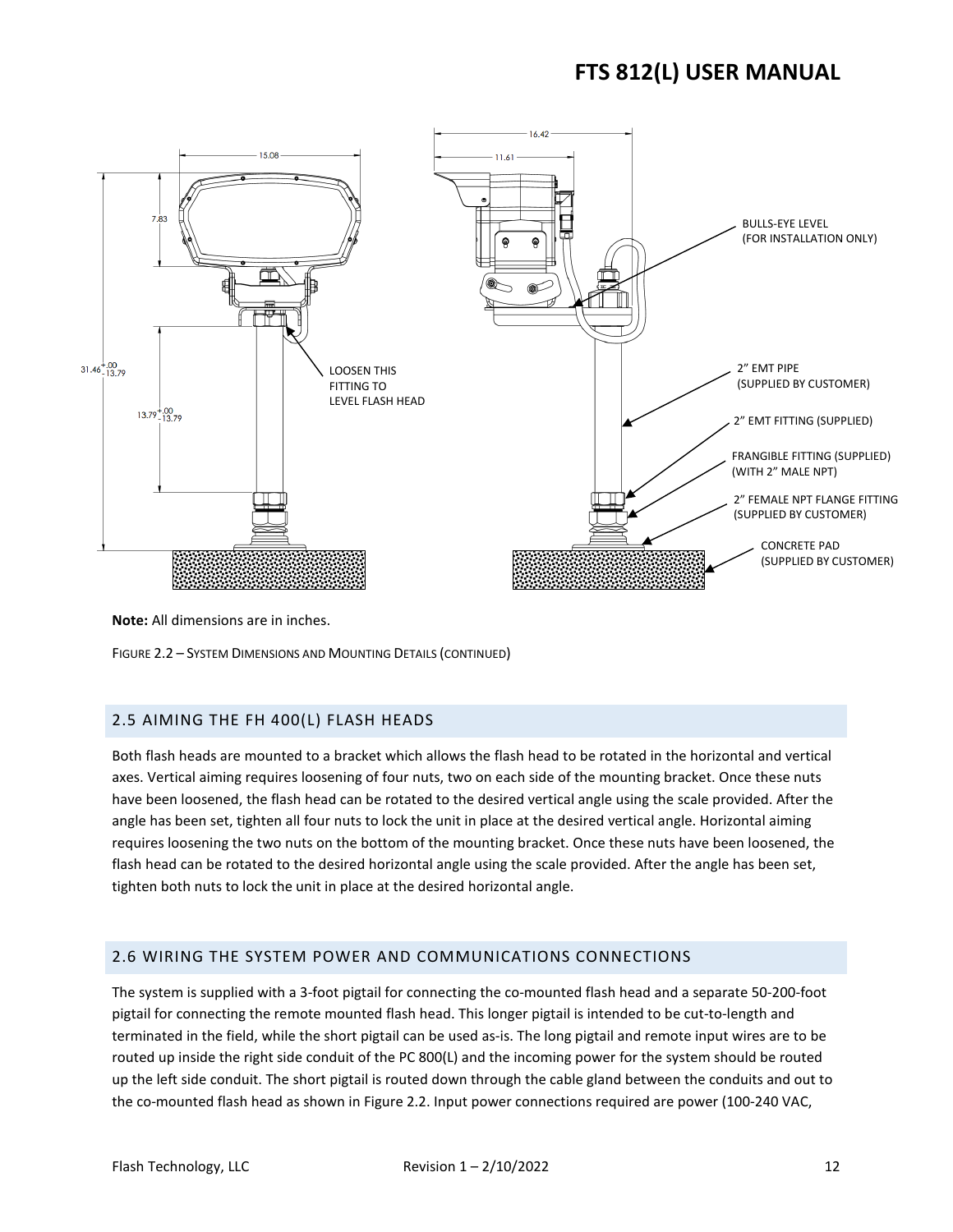50/60 Hz) and ground. The ground wire must be connected for proper operation and protection of the beacon. The external ground lug of the PC 800(L) must be grounded separately.

A remote switch can be connected via the remote inputs and remote power output to enable remote switching of the 812(L) system. This switch should accommodate switching of the 24 volt remote DC + power provided by the PC 800(L) terminal block.



**Figure 2.3 – System Input Wiring** 

PC 800(L) (110-240 VAC, 50/60 HZ) INTERNAL WIRING & COMPONENT LOCATIONS

<span id="page-12-0"></span>

<span id="page-12-1"></span>**Figure 2.4 – System Wiring Diagram**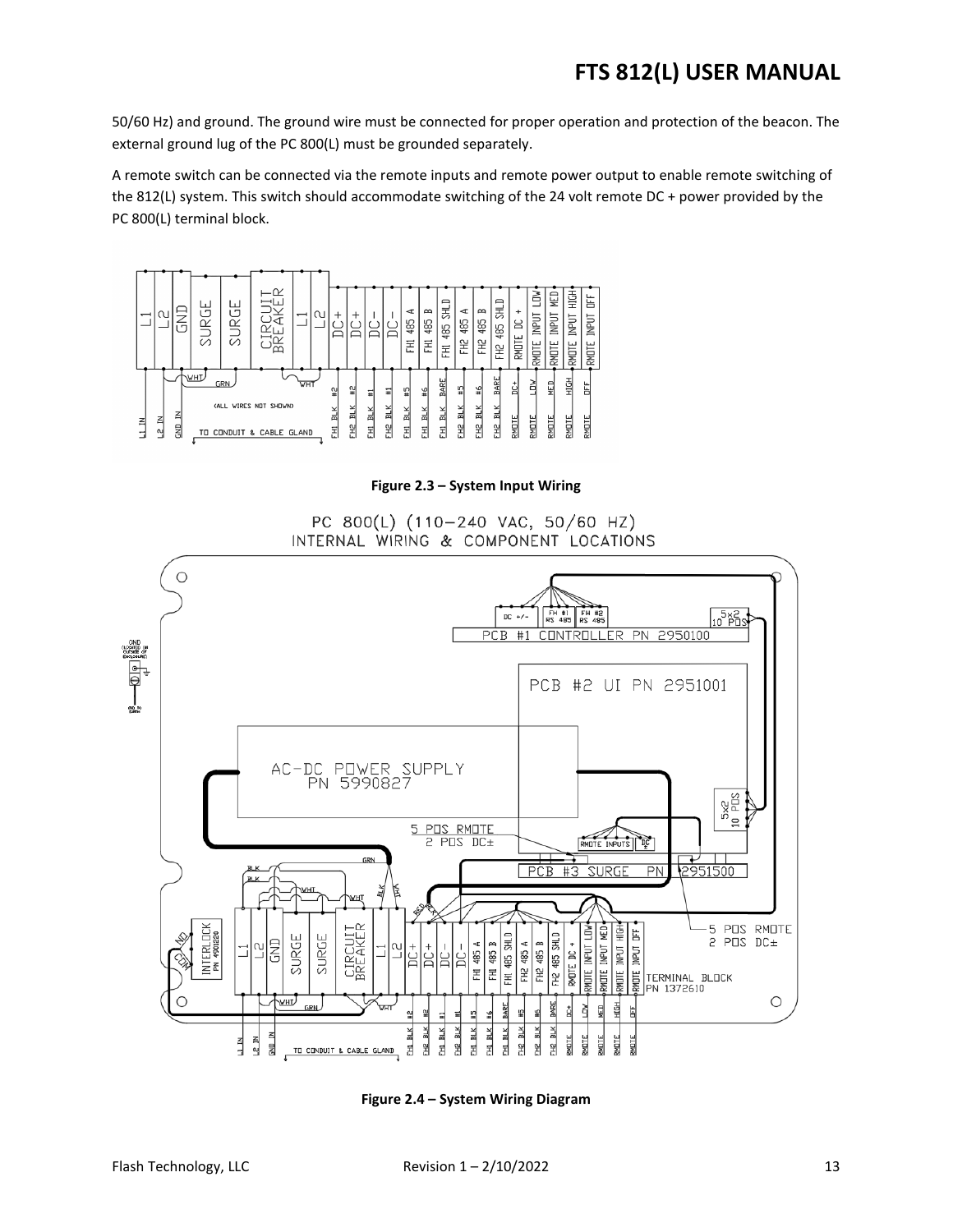### <span id="page-13-0"></span>2.7 VERIFYING OPERATION

Apply power to the system and verify operation and user settings.

### <span id="page-13-1"></span>2.7.1 POWER UP

When powered up, the system will begin flashing. The flash heads will continue to flash as long as the system is set to a flashing operation mode.

# <span id="page-13-2"></span>SECTION 3 – BEACON OPERATION

### <span id="page-13-3"></span>3.1 SYSTEM OVERVIEW

The system has 5 operating modes: Remote, Off, Low, Medium and High. The system operates in a mode chosen by an external switch capable of switching 24 volts DC through the remote input connections available in the PC 800(L) enclosure. It is also possible to locally control the operating mode using the rotary knob available on the User Interface PCB. For general operation, this knob should be set to the "Remote" position. A power supply is located inside the PC 800(L) and powers both flash heads and the enclosure it resides in. The PC 800(L) enclosure has an interlock switch which disconnects incoming power when the door is opened.

### <span id="page-13-4"></span>3.2 USER INTERFACE BOARD

The user interface board is located inside the PC 800(L) enclosure and controls the operational parameters of the REIL system. Refer to Figure 3.2 for a graphical reference to the sections listed below.



<span id="page-13-5"></span>**Figure 3.2 – User Interface Board**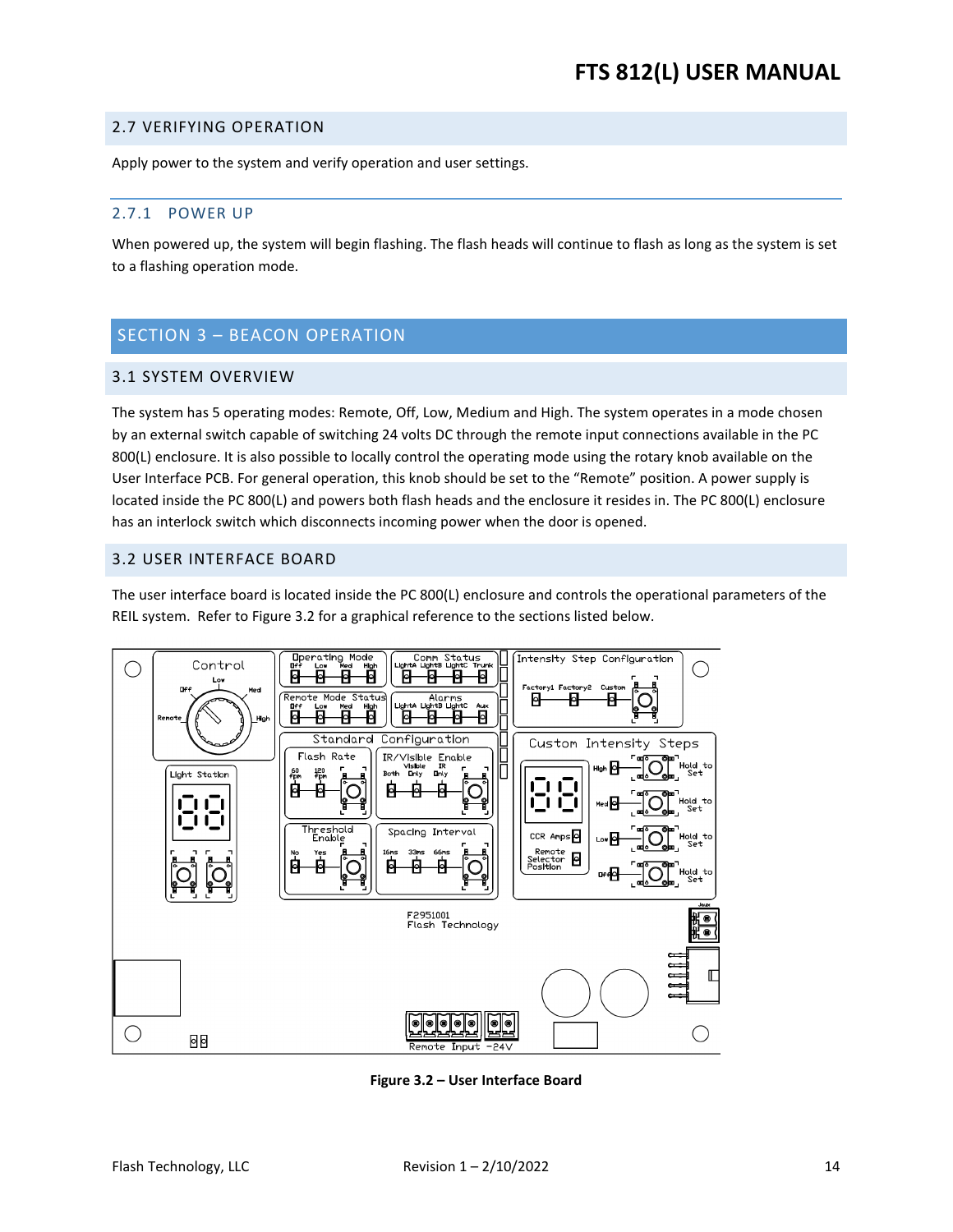### <span id="page-14-0"></span>CONTROL SECTION:

- The 5 position knob controls the mode of the FTS 812(L) system.
- Set the knob to Remote to enable control of the unit to be the remote inputs.
- Set the knob to Off, Low, Med or High as desired for setup and maintenance purposes.

### <span id="page-14-1"></span>OPERATING MODE SECTION:

• An LED indicator lights up to show what mode the system is currently operating in.

### <span id="page-14-2"></span>COMM STATUS SECTION:

• An LED status indicator lights up green to show working communications status with a light connected to the PC 800(L). FH1 corresponds to LightA, FH2 corresponds to LightB, and FH3 corresponds to LightC. The Trunk line lights up only when communications are detected for sequenced approach systems and is not used for REIL's

### <span id="page-14-3"></span>REMOTE MODE STATUS SECTION:

• An LED indicator lights up to show the mode that the system has been remotely commanded to operate in.

### <span id="page-14-4"></span>ALARMS SECTION:

- An LED indicator will light up red if a fault has been detected. For a given flash head:
	- $\circ$  If the comm status indicator is not lit, and the alarm indicator is lit then a communication fault has been detected.
	- $\circ$  If both the comm status indicator and the alarm indicator are lit, then the fault is due to a light failure.

#### <span id="page-14-5"></span>LIGHT STATION SECTION:

• This section is used for sequenced approach systems only.

### <span id="page-14-6"></span>STANDARD CONFIGURATION SECTION:

### **Flash Rate section:**

o Press the button to select between a flash rate of 60 flashes per minute and 120 flashes per minute.

#### **IR/Visible Enable section:**

o Press the button to select between: IR only, Visible only and both IR and Visible light output.

### **Threshold Enable section:**

o Press the button to select "Yes" for REIL systems. Select "No" for sequenced approach systems.

### **Spacing Interval section:**

o Press the button to select between 16ms, 33ms and 66ms intervals between flashes in a sequenced approach system. This setting in not used for REIL systems. The default for this setting is 16ms.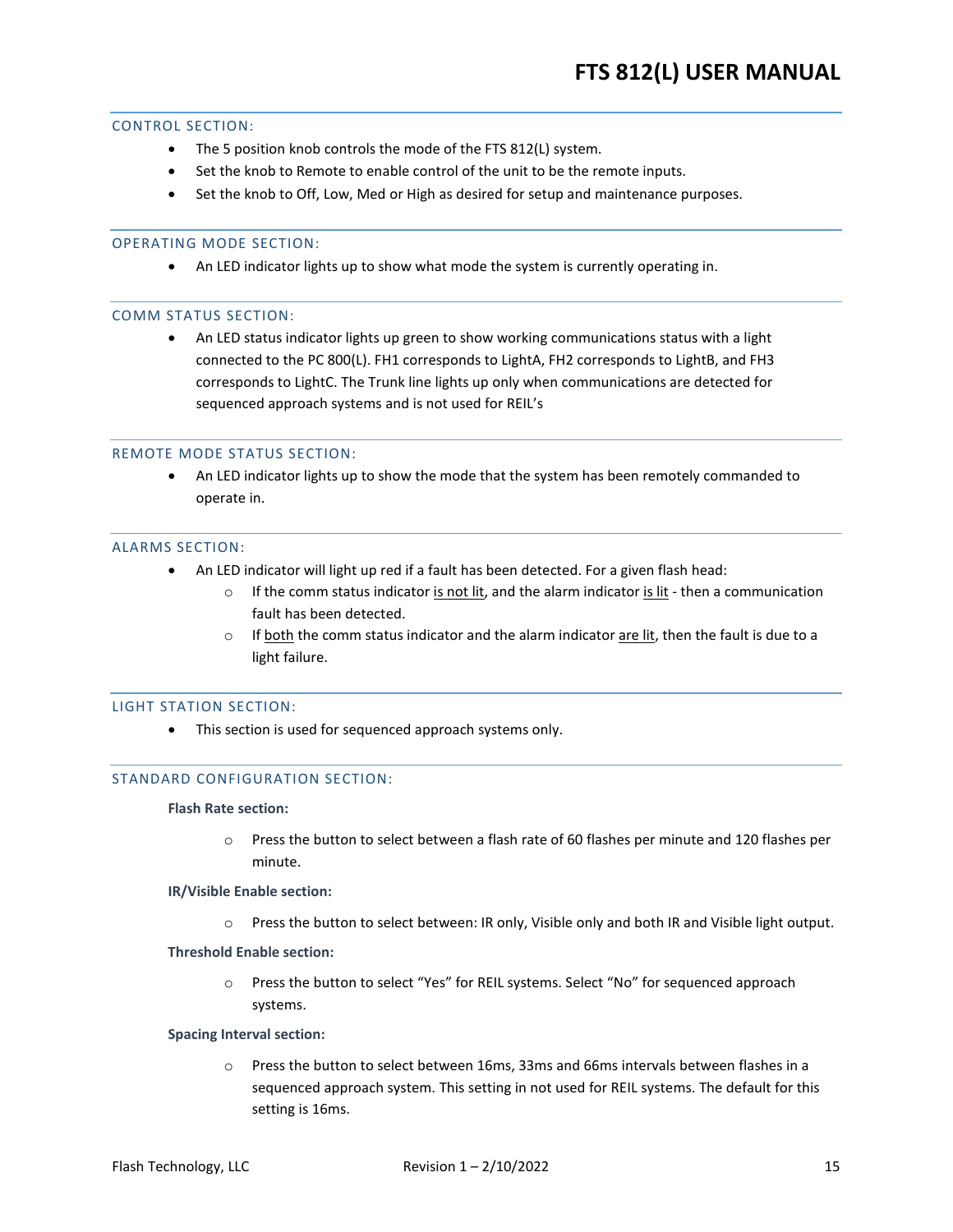### <span id="page-15-0"></span>INTENSITY STEP CONFIGURATION SECTION:

• This section is not used for voltage driven REILs.

### <span id="page-15-1"></span>CUSTOM STEP CONFIGURATION SECTION:

• This section is not used for voltage driven REILs.

# <span id="page-15-2"></span>SECTION 4 – MAINTENANCE AND TROUBLESHOOTING

### <span id="page-15-3"></span>4.1 MAINTENANCE

No regularly scheduled maintenance is required for the beacon.

- Flash Technology warranties the light output of the beacon to meet or exceed FAA requirements for a 5-year period.
- Periodic cleaning of the lens is recommended with soapy water or any acrylic cleaning solution. No other cleaning solutions are recommended. Abrasive compounds will scratch the lens.
- Mounting bracket hardware should be checked periodically for tightness.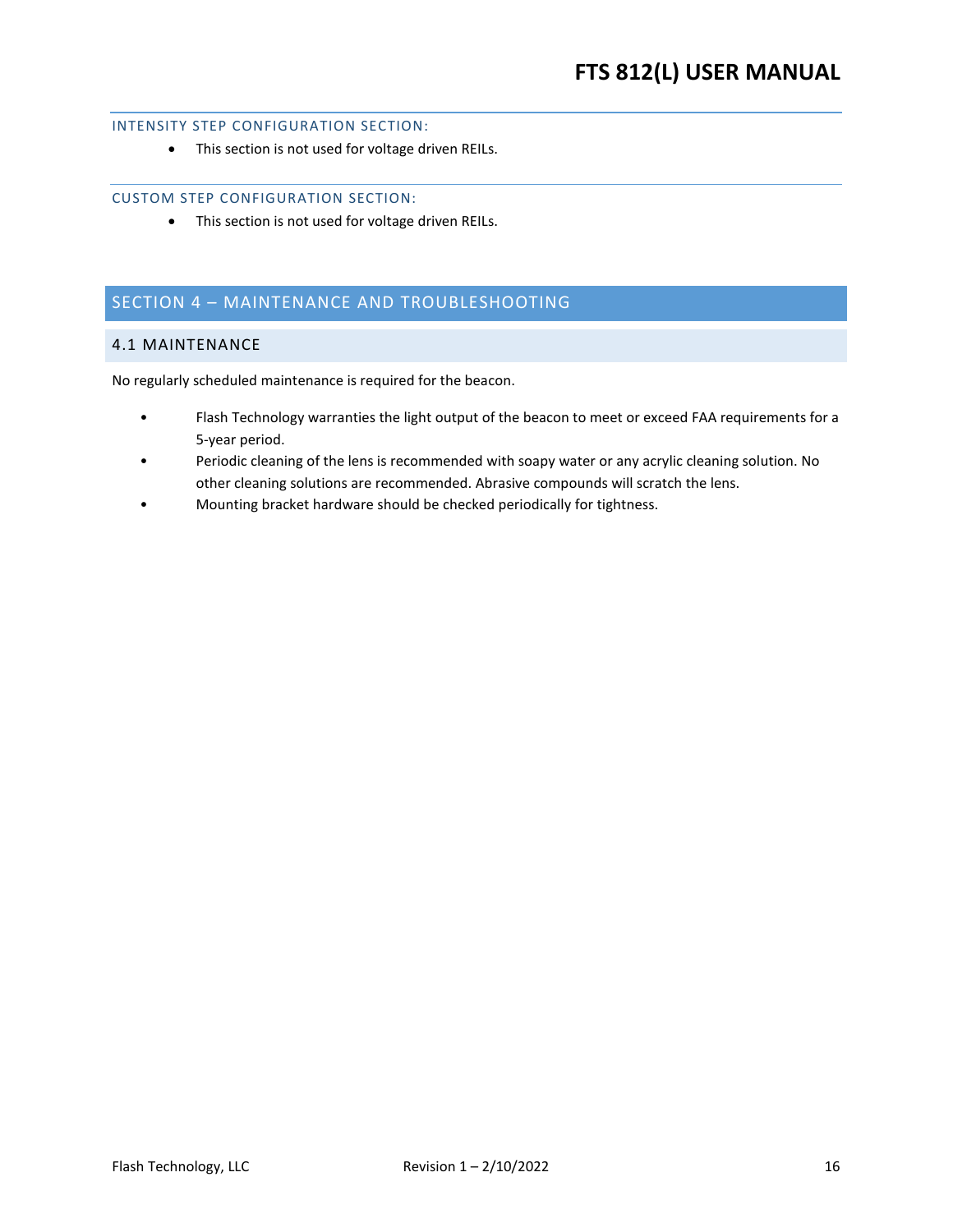### <span id="page-16-0"></span>4.2 TROUBLESHOOTING

Follow the troubleshooting steps in the tables below as applicable. Flash head repair procedures are provided in [Section 4.3](#page-17-0) (page [18\)](#page-17-0).

| <b>Step</b>    | <b>Check/Test/Action</b>                  |     | <b>Action</b>           |
|----------------|-------------------------------------------|-----|-------------------------|
| 1a             | Do both beacons flash in all modes?       | Yes | Go to Step 1b.          |
|                |                                           | No. | Go to Step 2a.          |
| 1 <sub>b</sub> | Are the beacons flashing in the commanded | Yes | Go to Step 1c.          |
|                | mode?                                     | No  | Replace Controller PCB. |
| 1c             | Are the beacons flashing in sync?         | Yes | Beacon is operational.  |
|                |                                           | No. | Replace Controller PCB. |

### <span id="page-16-1"></span>**Table 4.1 – Troubleshooting - Beacon is in Alarm, is Not Flashing Correctly, or is Not Flashing**

### <span id="page-16-2"></span>**Table 4.2 – Troubleshooting – 1 or 2 Beacons Do Not Flash**

| <b>Step</b> | <b>Check/Test/Action</b>                                                                                                                                                                                                 |            | <b>Action</b>                                           |
|-------------|--------------------------------------------------------------------------------------------------------------------------------------------------------------------------------------------------------------------------|------------|---------------------------------------------------------|
| 2a          | Is the required power and ground connected to<br>the PC 800(L) enclosure terminal block?<br>----------------AND---------------<br>Is voltage within the range 120-240VAC present<br>at the line voltage input terminals? | Yes<br>No. | Go to Step 2b.<br>Restore AC connections.               |
| 2b          | Is 24VDC present at the output of the power                                                                                                                                                                              | Yes        | Go to Step 2c.                                          |
|             | supply in the PC 800(L) enclosure?                                                                                                                                                                                       | No.        | Replace the power supply.                               |
| 2c          | Are any of the LED indicators lit on the Controller<br>PCB?                                                                                                                                                              | Yes<br>No  | Go to Step 2d.<br>Replace the Controller PCB            |
| 2d          | Does a beacon operate when locally commanded<br>to Low, Med or High but fail to flash in Remote<br>mode?                                                                                                                 | Yes<br>No  | Go to Step 2e.<br>Go to Step 2f.                        |
| 2e          | Is 24 VDC present between the RMOTE DC+ and<br>DC-terminals?                                                                                                                                                             | Yes<br>No  | <b>Replace Controller PCB</b><br>Replace Surge PCB      |
| 2f          | Does the controller show an alarm for the beacon<br>that is not flashing?                                                                                                                                                | Yes<br>No  | Replace the beacon.<br>Go to Step 2g.                   |
| 2g          | Is 24VDC available at the beacon end of the<br>pigtail for the beacon that is not flashing?                                                                                                                              | Yes<br>No. | Replace the beacon.<br>Check pigtail, replace as needed |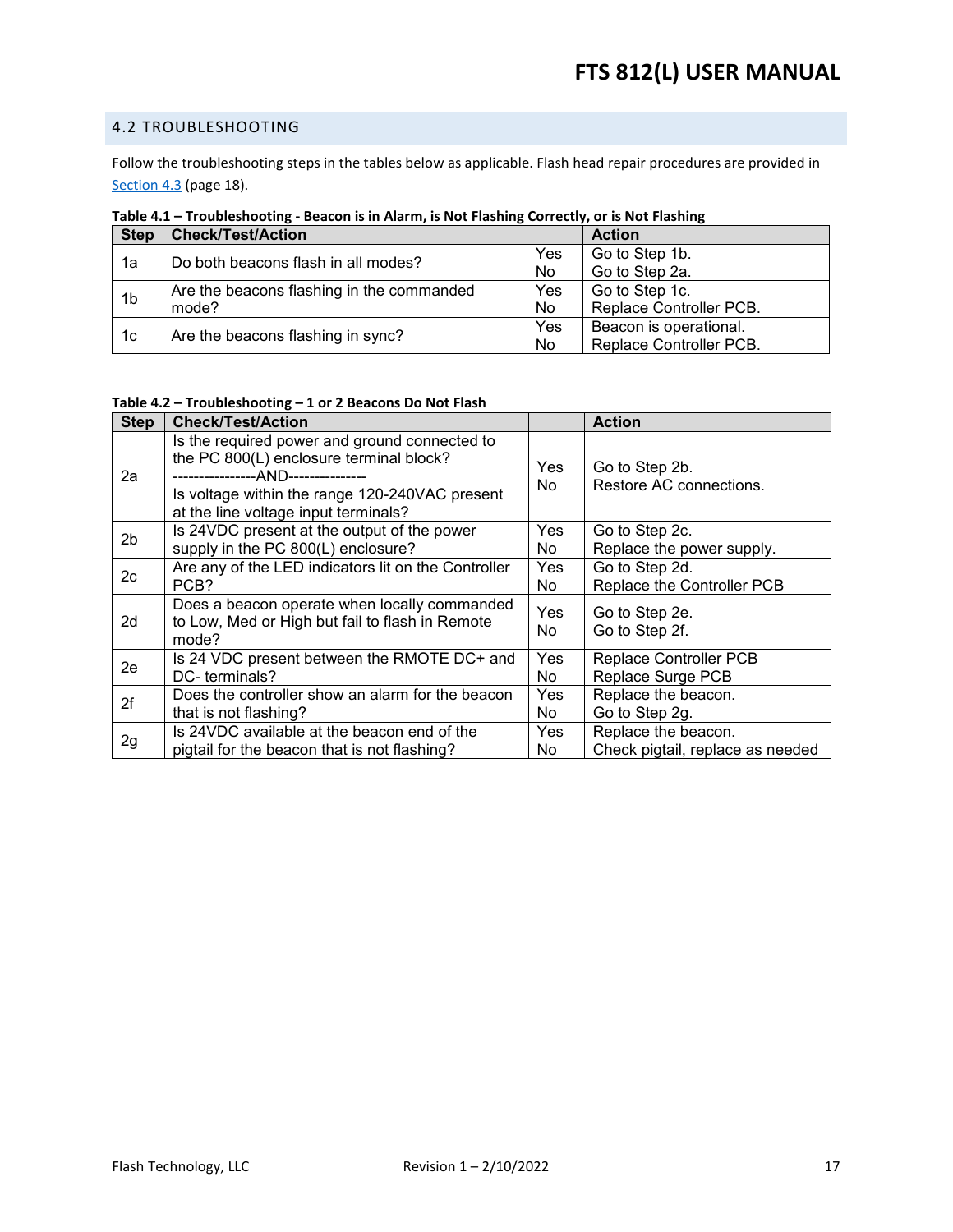### <span id="page-17-4"></span><span id="page-17-0"></span>4.3 FLASH HEAD REPAIR PROCEDURES

**Warning:** Read the [Personnel Hazard Warning](#page-2-0) (page 3) now. Remove power from all wiring and circuitry before installing or performing work on the flash head. It is the responsibility of the installer to comply with all applicable electrical codes.

**Note:** While performing the following steps, check for any loose connections and other damaged components.

### <span id="page-17-1"></span>4.3.1 REPLACE THE FLASH HEAD

FH 800(L) Part Number: F1380880

### FLASH HEAD REMOVAL

Turn of power to the PC 800(L) and FH 800(L) using the main circuit breaker provided inside the PC 800(L) enclosure. Once power has been turned off to the flash head, disconnect the flash head's power and data cable using the quarter turn cable connector located on the back of the unit (see  $Figure 1.1$ ). Unfasten the hardware that holds the FH 800(L) to the mounting bracket (two screws on each side of the flash head). Remove the flash head.

### FLASH HEAD REPLACEMENT

Replacement is the reverse of the removal process.

### <span id="page-17-2"></span>SECTION 5 – CUSTOMER SUPPORT

### <span id="page-17-3"></span>5.1 CONTACT INFORMATION

**Customer Service:** 1-800-821-5825

**Telephone:** (615) 503-2000

**Fax:** (615) 261-2600

**Website:** [flashtechnology.com](https://www.flashtechnology.com/)

#### **Shipping Address:**

Flash Technology 332 Nichol Mill Lane Franklin, TN 37067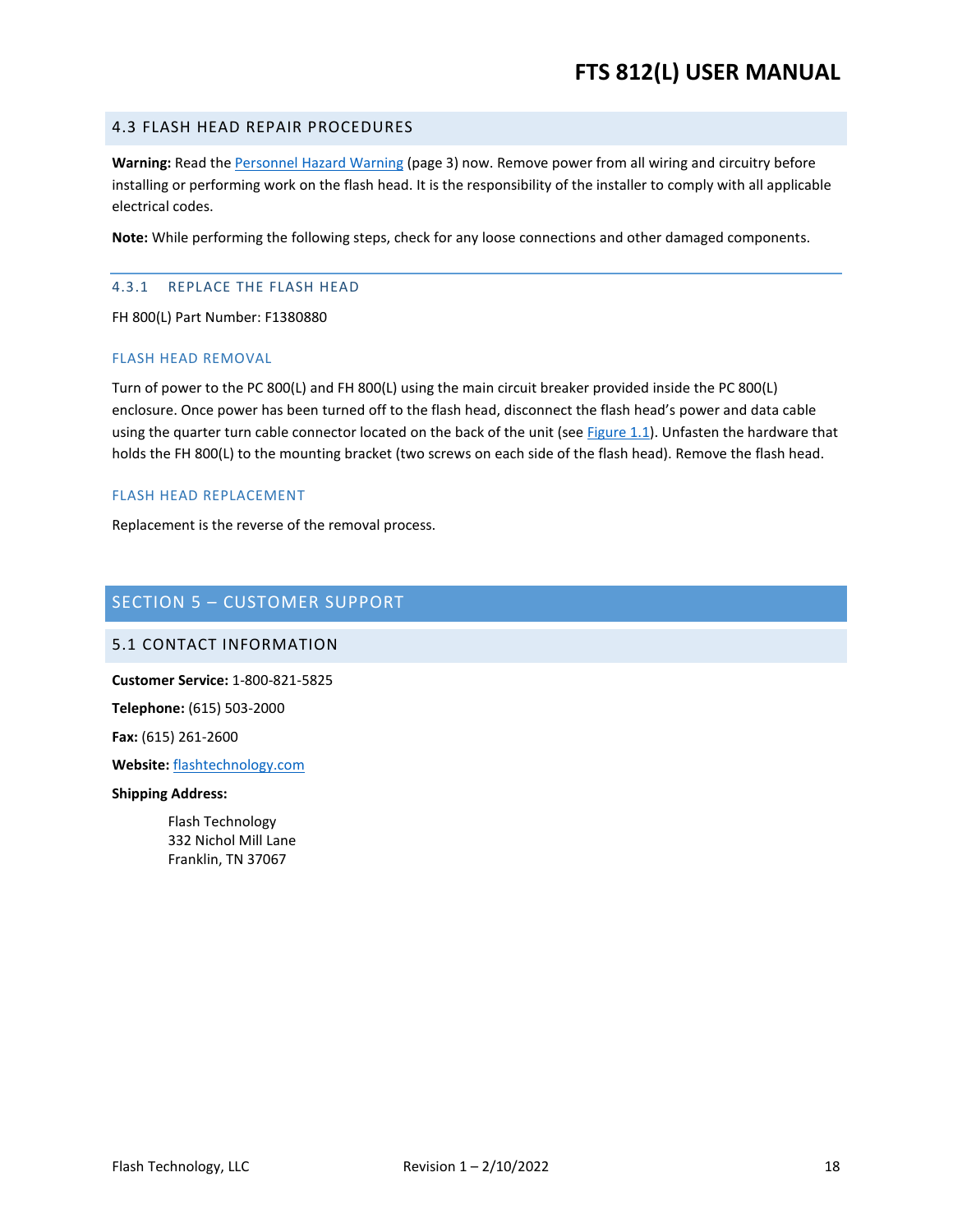### <span id="page-18-0"></span>5.2 ORDERING PARTS

To order spare or replacement parts, contact Inside Sales at 1-800-821-5825.

Refer to **Figure 2.4** for component locations

| <b>Reference</b> | <b>Item</b>                       | <b>Description</b>                     | <b>Part Number</b> |
|------------------|-----------------------------------|----------------------------------------|--------------------|
| PC 800           | Power<br>Converter/<br>Controller | PC 800(L) VOLTAGE DRIVEN               | F1380800           |
| PC 800           | Fuse                              | 220V, 40kA Fuse                        | 11000010290        |
| PC 800           | <b>Bracket</b>                    | <b>MOUNTING ASSEMBLY</b>               | F3380826           |
| FH 800           | LED FH                            | FH 800(L) FLASHING UNI LED             | F1380880           |
|                  |                                   | CABLE PIGTAIL FOR FH 800(L) - (3 FT)   | F4380000003        |
|                  |                                   | CABLE PIGTAIL FOR FH 800(L) - (50 FT)  | F4380000050        |
| FH 800           | Cable                             | CABLE PIGTAIL FOR FH 800(L) - (100 FT) | F4380000100        |
|                  |                                   | CABLE PIGTAIL FOR FH 800(L) - (150 FT) | F4380000150        |
|                  |                                   | CABLE PIGTAIL FOR FH 800(L) - (200 FT) | F4380000200        |
| FH 800           | <b>Bracket</b>                    | <b>REMOTE MOUNTING ASSEMBLY</b>        | F3380827           |

<span id="page-18-2"></span>**Table 5.1 – Spare/Replacement Parts**

### <span id="page-18-3"></span><span id="page-18-1"></span>5.4 SYSTEM ORDERING CODE

The following table provides a breakdown of the series scheme for the Flash Technology Airfield LED product. The first digit corresponds to an Omni or Uni-directional beam spread, the second indicates either a voltage or CCR driven power supply and the remaining digits describe how many lights are in the complete system (2-21).



| # Designation                                     | <b>Description</b>                           |  |
|---------------------------------------------------|----------------------------------------------|--|
| <b>FTS</b>                                        | Flash Technology System                      |  |
|                                                   | 4 = OMNI-Directional                         |  |
|                                                   | 8 = UNI-Directional                          |  |
|                                                   | $3 = CCR Power$                              |  |
| 2                                                 | 1 = Voltage Power with internal controller   |  |
|                                                   | $0 =$ Voltage Power with external controller |  |
| 3                                                 | Quantity of Lights #2-21                     |  |
| Example: FTS 812 (UNI, voltage power, two lights) |                                              |  |